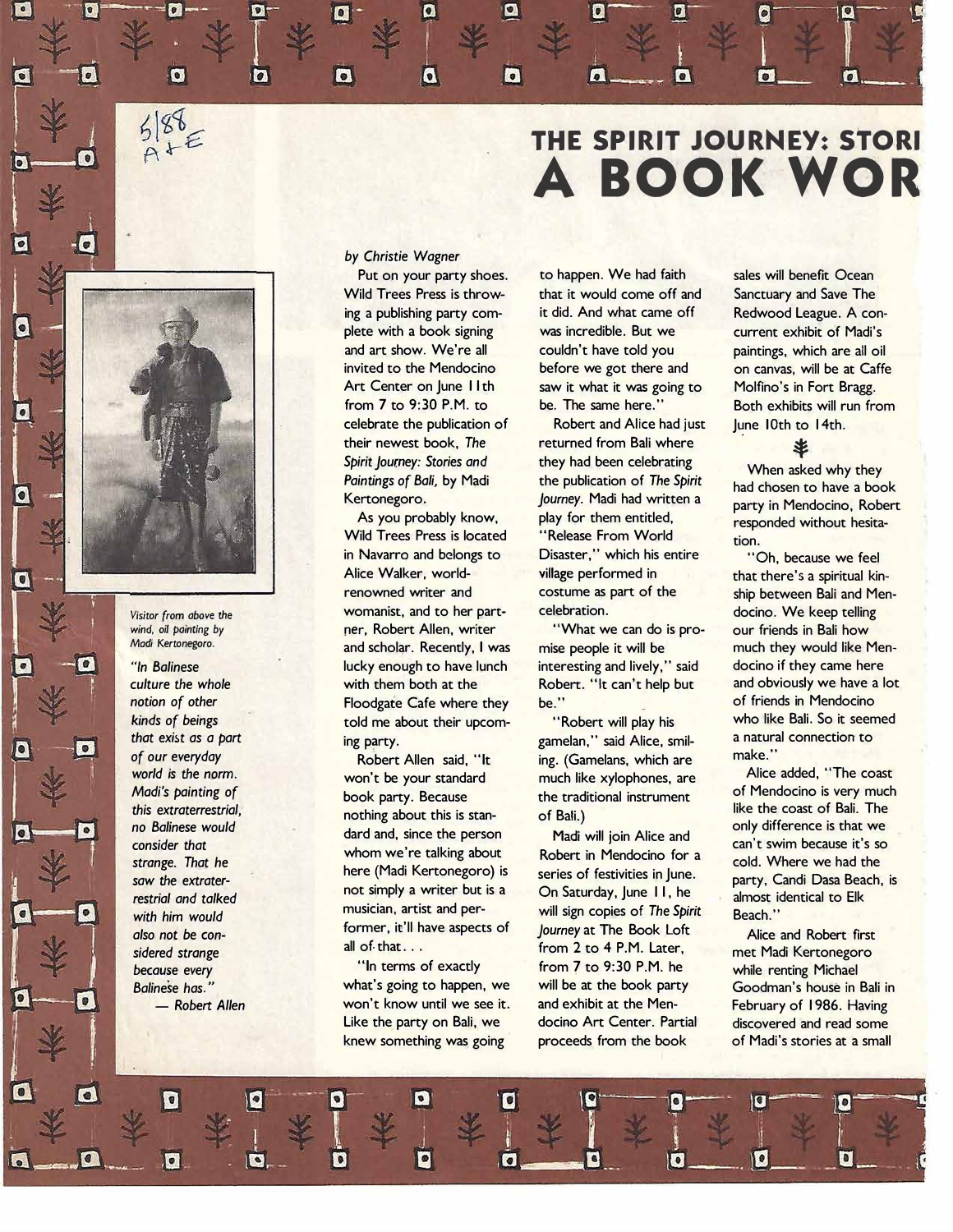# **S AND PAINTINGS OF BALI** *H* **THE TREES**

and ask his permission to work increases as though because tourists will buy it.<br>
publish his work in this it's a by-product of his So you do the things that

**The Spirit Journey, Alice art."** The Spirit Journey, Alice art." The Spirit Journey, Alice art." writes, "It is only the truth Her perception is con- Robert, "which is really of to say that we were not firmed by Madi's own a whole piece, a whole only moved by what we words, "When I remember cloth, is now being split<br>saw, but astonished. For those days (painting for a part and sold in various saw, but astonished. For those days (painting for apart and sold in various vehad come to talk with a structurists). I feel like a can- ways because of the imp we had come to talk with a tourists), I feel like a can- ways because of the impact<br>folklorist and storyteller, a selling the heads of or eign tourism. Bali has folklorist and storyteller, anibal, selling the heads of of foreign tourism. Bali has someone who cared other humans, even if only been lucky because... the enough about the people of in paint. I decided not to ordinary people own the enough about the people of in paint. I decided not to ordinary people own the enough the ball of the ball of the ball of the land is still held. Bali to collect and save sell my work in art shops land. The land is still held by<br>their 'race memories.' But anymore. I want to sell families in small parcels what we'd also found was a works which carry a which they themselves great painter." **painting by a which was a** message. I want to give work for their own sur

of Madi's work are included ... The principle for pain- . makes a big difference *rhythms* of *nature. I*  in the book. They seem to ting is not to eat, but to because I think people, in *don't wont to be*  demonstrate his evolution spread my idealism.'' order to maintain their **opposed to her.** I **opposed to her.** I *opposed to her.* I *opposed to her.* **I <b>***opposed to her.* I *opposed to her.* I *opposed to her.* I from a craftsman who **According to Robert,** culture, have to keep the *don't want to cause*<br> **ainted for tourists, as in** "Arts and crafts were and and That is really the soil **her pain,"** writes painted for tourists, as in *here is and crafts were* land. That is really the soil the centered portraits of traditionally and still are out of which culture *Madi Kertonegoro.* **Madi Kertonegoro. Madi Kertonegoro. Madi Kertonegoro. Madi Kertonegoro. Madi Kertonegoro. Madi Kertonegoro. Madi** artist who eloquently There's no separation bet-<br>expresses his vision to ween your religious life, change the world, as in your artistic life and your Madi's idealism is about<br>"The Fruits of the Trees of daily work life. They're all protecting the earth and Industry" and "Messenger integrated, which is the advocating world peace<br>
of Peace." way it has been for most with his art. The Indones

Kertonegoro's prints to last few hundred years. But only Indonesian artist we local artist, Rosemary what is happening there, as know of who has made art that his use of color, com-<br> **the so-called developed** Significantly, in *The Spirit*<br> **position, and figure is more** world, is that those are *lourney*. Madi pairs Balinese position, and figure is more world, is that those are *Journey,* Madi pairs Balinese

d

restaurant called Murni's in statements than when he ing art because it's part of Ubud, Alice and Robert depicts person as subject. your own self-expression, decided to search for him The artistic merit of his people are now doing it decided to search for him The artistic merit of his and ask his people are now doing it<br>
and ask his permission to a work increases as though because tourists will buy publish his work in it's a by-product of his So you do the things that<br>America. They found him bolitical message. He's the tourists like and that political message. He's the tourists like and the tourist like and the tourists like and the tourists like and that the next day at his gallery, boviously painting for the necessarily affects the network of the network of the boviously painting for the necessarily affects the network of the state of the state of the type of the type of Future Peace Art Gallery. idealism rather than money<br>In her introduction to and the reward is better and the reward is better work being produced.

ra

n

other humans, even if only been lucky because . . . the anymore. I want to sell **families in small parcels** *<i>Affandi*, the son of nature, *Junches* care *Junche Corey 2 and District Affandi*, *be son of nature, by a self-particle care <i>a District Affandi b ail p* eat painter." **Example 2** message. I want to give work for their own sur-<br>Twelve full-color plates something to the viewer! vival, subsistance. That The something to the viewer! vival, subsistance. That "/ *want to follow the* intervention of *nature*. The principle for pain-

part of daily life (in Bali). grows." daily work life. They're all protecting the earth and of Peace." way it has been for most with his arc. *The Indonesian*  is happening in the rest of for nuclear disarmament." now being split and com- myth with his peace which make social **mercialized.** Instead of mak- paintings. As the archetypal

a

of human history until the Times has called Madi, "the

 $\bullet$ 

*Madi Kertonegoro* 

O

**D** 

 $\overline{\phantom{a}}$ 

 $\bullet$ 

 $\bullet$ 

 $\bullet$ 

 $\mathbf{E}$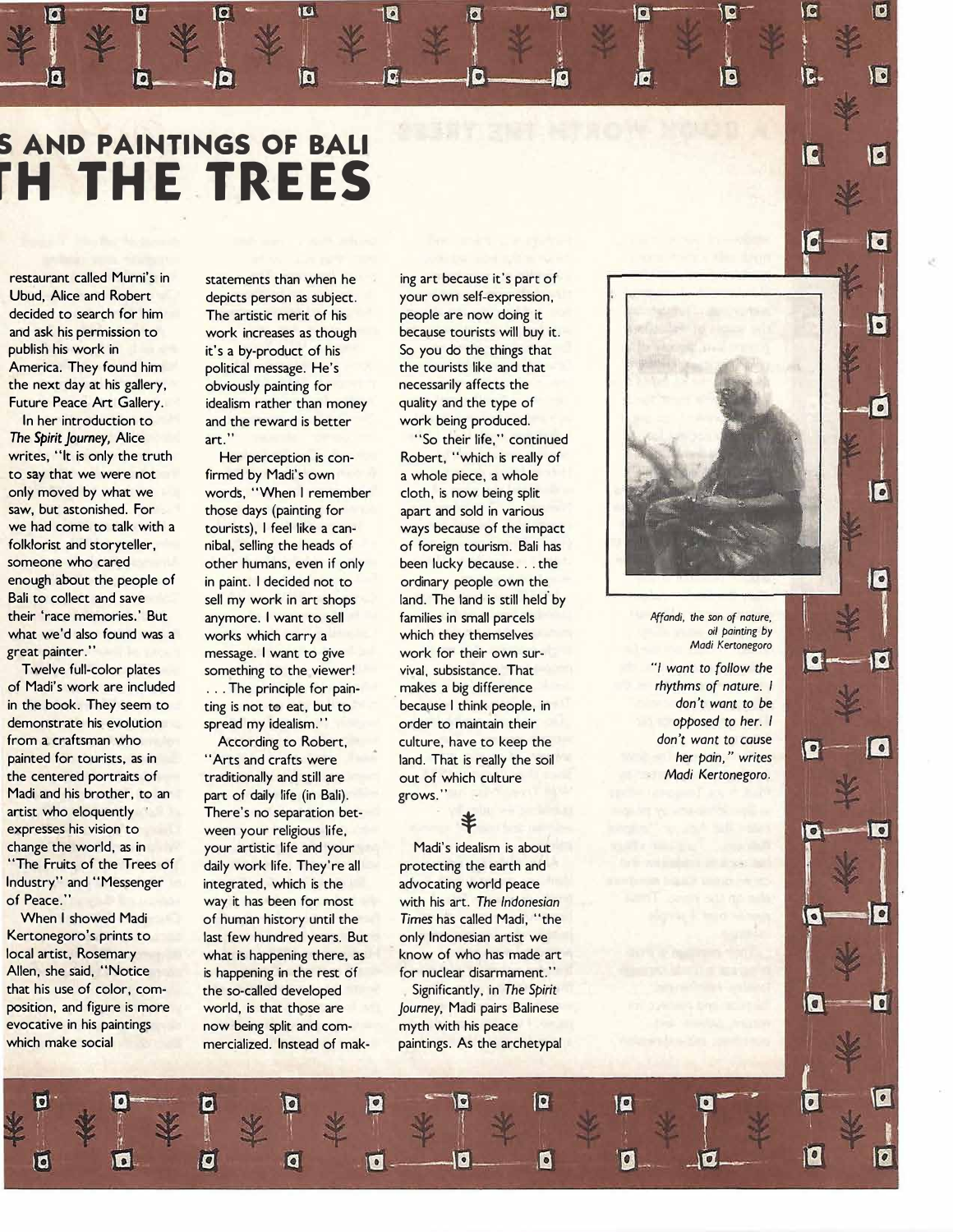**A BOOK WORTH- THE TREES** 

Z.

Q

6

 $\vert \mathbf{e} \vert$ 

 $\bullet$ 

 $\bullet$ 

**used to describe us. We are annot plusted to descript in the value of the during this election year. Mother." <br>
<b>Areform annot give, she will not** annot she will not alark, who died a Ready From Within was **categorized by our greatest cannot give, she will not Septima Clark, who died** *Ready From With liability, or lowest rung on the* **give." When she runs out a few months ago at 90. Selected as a 1987** *ladder.* **Hence Alice Walker is there's no reprieve. There** <br>**a** black (woman) writer. won't be anymore.

myth tells a truth more dance is the best security; sion: they have to be straighter after reading **primal and essential than friendship is more impor- worth the trees. The** *Ready Within.* **Septima <b>***the statistics of modern-day* tant than money; exploita- stories have to be about Clark improves the de **the statistics of modern-day** tant than money; exploita- stories have to be about Clark improves the defini-<br>authorities. Through myth tion and bravado are always changes and people getting tion of human being. **authorities. Through myth** tion and bravado are always changes and people getting tion of human being.<br> **authorities.** Through myth punished; if we try to usurp conscious in that way." At lunch, Alice smiled as **the voice of the voices of the voices of the voice spinling to usurp to the voice smiles of the voice smiles as a state as a state smile as a state smile smile as a state smile smile as a state smile smile smiles as a sta generations, people of for ourselves power or Another Wild Trees she said, "We were all so color, women, children, false beauty to which we book that illustrates this happy she saw it (** *Ready* **the aged, the so-called third aren't spiritually entitled, principle is** *Ready From Within).* **We had a party underformate will suffer and die and Within: Septima Clark and all all for her at the Oakland by the surfall suffer and as a world. <br><b>The Civil Rights Movement, a procession in the Septima Clark and A Museum, It was s** 

Their message is that: politically, who never **Having spent 1958 when I** progress is made through **become aware or active in** was 8 in the Jim Crow

most eloquently to our as a people and as a world. The *Civil Rights Movement,* a **Museum. It was such a <br>need as a society for <b>a beautiful pathering.** Six **Balinese myth says, "The first person narrative, beautiful gathering. Six** wholeness and balance. **ocean is never miserly!** edited by Cynthia Stokes women, six writers, read **Discounts are easily <b>Human beings do not** Brown, published in 1986. From her book while she **recognized by the adjectives** understand the ways of **the adjectives** understand the ways of **the adjectives** by the adjectives **recognized by the adjectives understand the ways of The** *I* **has particular significance in the real puse of the** *seming Queen* **is used to describe us. We are <b>Nature!...** Only when she during this election year. Mother.

*liability, or lowest rung on the give.* When she runs out a few months ago at 90, **selected as a 1987** *lodder. Hence Alice Walker is there's no reprieve. There worked with Highlander* **<b>American Book Award** *a* black (woman) writer. won't be anymore. Folk School in Tennessee recipient by the Before Mary Gordon is a (white) Wild Trees Press always during the 1950's and 60's Columbus Foundation. *Mary Gordon is a (white)* **Wild Trees Press always during the I 950's and 60's Columbus Foundation.**  woman writer. Norman **bublishes books with a** to build a network of **Both Alice Walker and a network of the Both Alice Walker and a message, although not the Citizenship Schools across Robert Allen have new** *Mailer is a (white male)* **message, although not the Citizenship Schools across Robert Allen have new**  *writers,* **the** *tall writers,* **the people imagine. Belvie • adults, long barred from out. (These will be publish� skinny writers? Why are the Rooks, publicist for Wild education, could learn to ed by other presses adjectives so predictable? Trees, is frequently asked, read and prepare to because Wild Trees** *adjectives so predictable?* **Trees, is frequently asked,** read and prepare to **read and the analy prepared to handle the** *They are a subscript for* "Do you only publish black register to vote. The full **prepared to handl They are a subscript for "Do you only publish black register to vote. The full subscript for the bigotry.<br>
<b>Example 1999 Example 1999 WOMEN WOMEN WOMEN WOMEN STATE** impact of her courageous volume of demand and **bigotry. bigotry. bigotry. bigotry. women writers?'' The impact of her courageous volume of demand and The myths in The Spirit answer, of course, is no. Work, which resulted in the distribution involved,** work, which resulted in the *Spiritted* distribution involved, *Journey* **were collected by Since they began in 1984, registration of nearly two especially for Alice's**  Madi from Tenganan village Wild Trees Press has million black people, is books.) The working title **in Bali, Inhabited by people** published six titles by beginning to be felt now. The Robert's book is *Port* **in Bali. Inhabited by people published six titles by beginning to be felt now, of Robert's book is** *Port* **Balinese," Tenganan village colors.** paign and the large black *Worst Naval Disaster Of* **has ancient traditions and alice Walker:** "I don't voter turnout nationwide *World War II* It is the st

**else on the island. These book, no matter how she had to do, without fan- walkeq off duty at Port**  stories bear a simple **beautifully written, about** fare, whether other people Chicago in Concord **people** who never change encouraged her to or not. because it was too **message. people who never change encouraged her to or not. because it was too progress is made through become aware or active in vas 8 in the Jim Crow charged with mutiny and loyalty, faithfulness, their own liberation. That South, I had a small taste of sent to prison for fifteen loyalty, faithfulness, their own liberation.** That South, I had a small taste of sent to prison for fifteen **fairness**, and respect for wouldn't be worth the the forbidding gestapo years despite the **fairness, and respect for wouldn't be worth the the forbidding gestapo years despite the nature, others, and paper, I wouldn't cut down mentality of the place. Her devastating explo nature, others, and paper, I wouldn't cut down** mentality of the place. Her devastating explosion which **nature**<br>
<u>ourselves</u>; self-expression a tree for that. With our account is powerful and later confirmed their judgaccount is powerful and **later confirmed their judg-**

wisdom of our ancestors, through art, drama, and books, that's a real deci- devoid of self-pity. I stood

**writer.** Where are the *fat* **single message that many** the South where black books of their own coming virters, the **black** books of their own coming **writers**, the **index** people imagine. Belvie adults, long barred from **called Bali Aga, or •'original women and men of various with the Jesse Jackson cam-** *Chicago: An Account Of* **The has ancient traditions and Alice Walker: "I don't voter. turnout nationwide.** *World War II.* **It is the story ceremonies found nowhere** think we would publish a Septima Clark did what of black military men who <br>
else on the island. These book, no matter how she had to do, without fan- walked off duty at Port